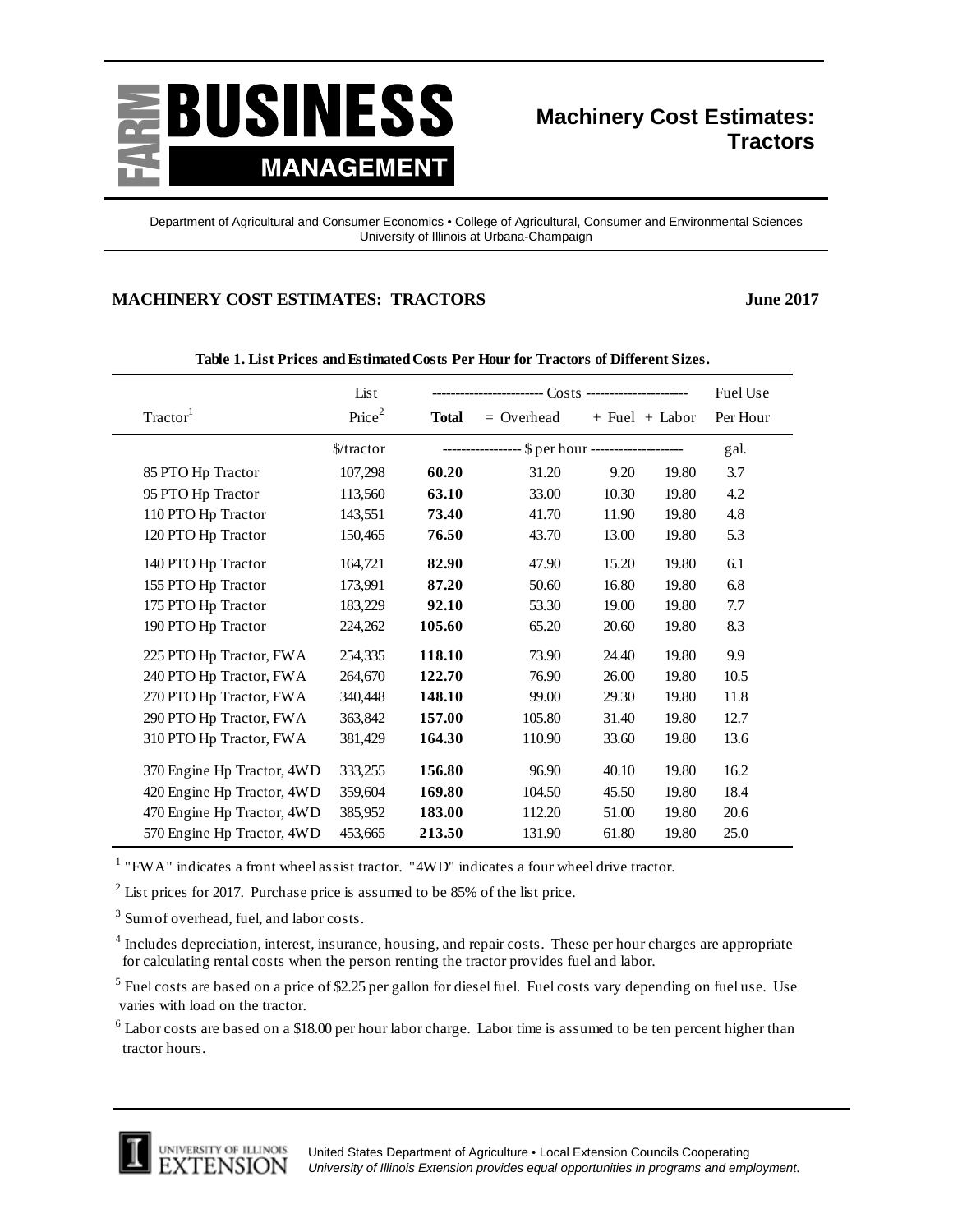Table 1 shows estimated costs for different sized tractors. These estimates are useful for determining machinery costs on farms, rental rates for machinery, and custom rates for machinery operations. Costs include charges for depreciation, interest, insurance, housing, repairs, fuel and labor. Not included are allowances for profit. Charging custom rates at estimated costs should cover costs, but will not generate profits. Adding 5 to 15 percent to estimated costs may be appropriate when determining custom rates.

### **Methods of Calculating Costs**

Formulas developed by the American Society of Agricultural Engineers (ASAE) are used to calculate costs. All costs are based on buying a new tractor, owning the tractor for 10 years, and using the tractor 300 hours per year. A more detailed description of how each cost is calculated is given below.

**Depreciation:** Depreciation covers the decline in the tractor's value over its life. Depreciation is calculated as: (purchase price – salvage value) / years of ownership. The purchase price equals the list price of the tractor (Table 1) times 85 percent. The salvage value gives the price of the tractor when sold. Given a 10 year life, ASAE Standards suggest a salvage value equal to 36 percent of a tractor's list price.

#### **Table 2. Factors Used in Calculating Costs.**

| Purchase price        | 85%     | of list price       |
|-----------------------|---------|---------------------|
| Interest rate         | 5.0%    | of remaining value  |
| Insurance and housing | 1.0%    | of remaining value  |
| Diesel fuel           | \$2.25  | per gallon          |
| Lubrication cost      | 10%     | of fuel costs       |
| <b>Tractor hours</b>  | 300     | per year            |
| Years of life         | 10      | years               |
| Labor charge          | \$18.00 | per hour            |
| Labor time            | 1 10    | times tractor hours |
|                       |         |                     |

**Interest:** Interest covers the cost of having

funds invested in the machine. Interest is calculated by multiplying the remaining value of the machine at the beginning of each year by a 5.0 percent interest rate. The remaining value is calculated using ASAE standards. The 5.0 percent interest rate represents a charge for equity and debt capital invested in the machine. The yearly interest charges are totaled and then divided by the total hours of use.

**Insurance and Housing:** Insurance and housing costs are calculated in a manner similar to interest costs using a one percent charge on the tractor's remaining value.

**Repairs:** Repairs cover repair parts, installation charges, and general maintenance. These costs are calculated using ASAE formulas. For 300 hours of use per year and 10 years of life, per hour repair charges equal 0.05546 times the list price of the machine.

**Fuel and Lubrication:** Fuel charges are based on diesel fuel priced at \$2.25 per gallon. Lubrication costs are figured at 10 percent of fuel cost.

**Labor:** Labor charges are based on an \$18.00 per hour labor charge. Labor time is assumed to be 10 percent more than the operating time of the tractor.

## **Composition of Costs**

Use of a tractor has a large impact on costs, with higher hour of use reducing per hour costs. For the 175 HP tractor listed in Table 1, overhead costs of \$53.30 per hour include charges for depreciation (\$29.88 per hour), interest (\$16.29), insurance and housing (\$3.27), and repairs (\$3.86). Annually, depreciation and interest costs total \$13,851 (\$29.88 per hour depreciation + \$16.29 per hour interest) x 300 hours). These \$13,851 of costs are incurred by owning the tractor and do not change with annual use. On a per hour basis, depreciation and interest costs increase as hours of use decrease. At 150